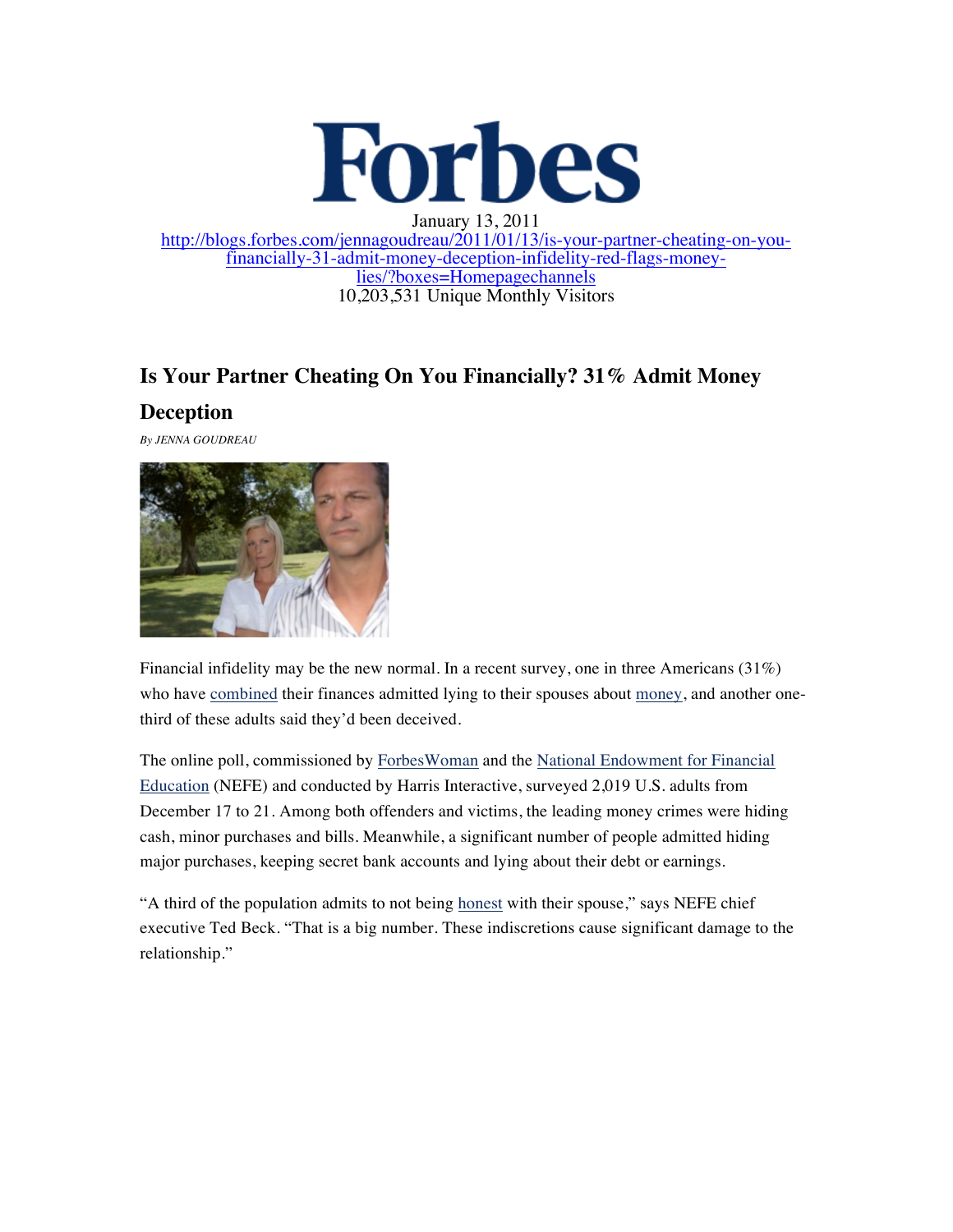

Among couples impacted by financial infidelity, 67% said the deception led to an argument and 42% said it caused less trust in the relationship. Perhaps most alarming, 16% of these respondents said the money lie led to a divorce and 11% said it led to a separation.

"Betrayal regarding money can be just as painful and damaging as other kinds of cheating," says Tina Tessina, psychotherapist and author of *Money, Sex and Kids: Stop Fighting about the Three Things That Can Ruin Your Marriage*. When a partner is caught concealing huge amounts of debt or involved in money-related addictions, the result can be a "total loss of trust, feelings of betrayal and destruction of the relationship."

Seattle-based Theo Pauline Nestor, 49, learned this the hard way and eventually published an account of her experience, *How to Sleep Alone in a King-Size Bed*. She and her husband were happily married for 13 years until one day in 2003 when she noticed a curious dip in their joint checking account. When she confronted her husband, a real estate agent with unpredictable hours, she discovered he'd been secretly gambling for years. Not only had he opened several credit cards without her knowledge, he'd racked up thousands of dollars in debt.

## **10 Red Flags Your Partner Is Lying About Money**

"It was terrifying," she recalls. "My biggest fear was that we would lose our house."

The couple had two children, ages five and nine, and Nestor made a modest salary as a part-time writing instructor at the University of Washington. Ultimately, fearing for her children's future and bewildered by the long-term lies, she filed for divorce.

"It felt like finding out about an affair," says Nestor. "But when your spouse cheats sexually, you can walk away and it's gone. When they cheat financially, you have to live with the effects for however long it takes to dig out of the hole."

According to the survey, over half of all financial cheaters admitted hiding cash (58%) or minor purchases (54%). NEFE's Beck says this is particularly concerning, as small lies often compound over time to become increasingly larger and more harmful deceptions. Of the offenders, 30% have hidden a bill, 16% have hidden a major purchase, 15% had a secret bank account, 11% lied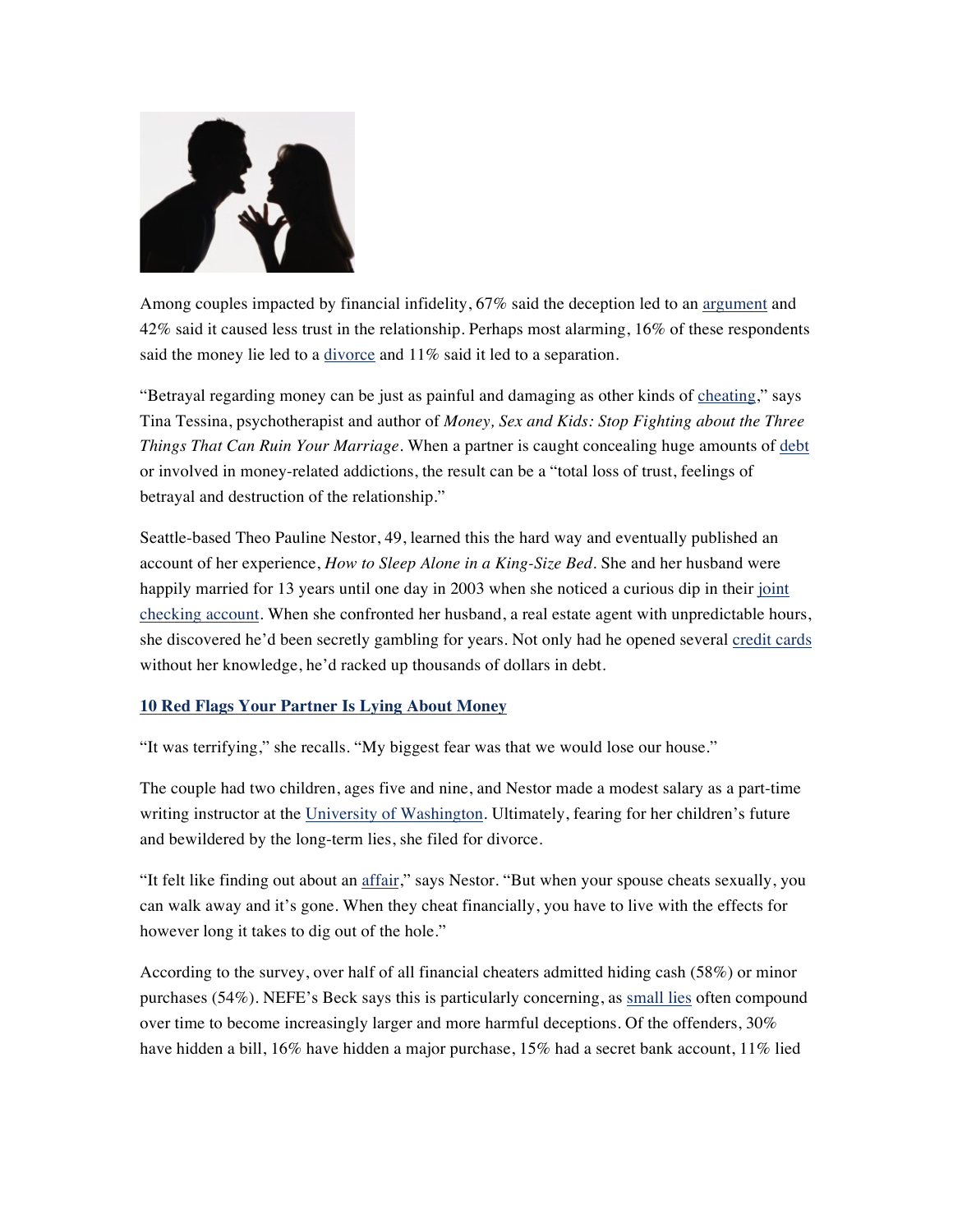about their debts and another 11% lied about the amount of money they earned. **Breakdown Of Money Lies** 



None of this surprised Nancy Chemtob, founding partner of matrimonial and family law firm Chemtob Moss Forman & Talbert LLP in New York, who says she's seen it all. According to the survey, money deception occurs equally across income levels—no matter if you're earning \$30,000 or \$300,000. Chemtob only accepts clients with a net worth of \$5 million or more and has observed that having more money only means more elaborate schemes.

Example A: she once worked with the owner of a hedge fund who secretly spent millions on a mistress. In five of their 10 years of marriage, his wife had no clue that he was spending over \$20,000 a month on the other woman, ultimately buying her a house, car and extravagant jewelry.

Another of her clients is in her 30s, remarried and has a son from a previous marriage, Chemtob says. Three years ago, she lied to her new husband that she wasn't receiving child support. She was. Now he pays for the child's expenses and private schooling while the woman stashes about \$7,000 a month in a hidden bank account.

In one of the most extreme deceptions Chemtob's come across, a 20-something woman fabricated her entire financial history. The original lie happened on the first date. Because he was very welleducated, successful and high-earning, she didn't think he'd like her when she told him she didn't have a degree or a job. She lied, saying she had her masters and a salaried position.



The woman continued the fib while they dated and into their eventual marriage. When he left home for work, she left too. When he returned home in the evening, so did she. Because he was so successful, he paid for everything and never noticed that she didn't have an income. Eventually he did discover the truth and promptly filed for divorce.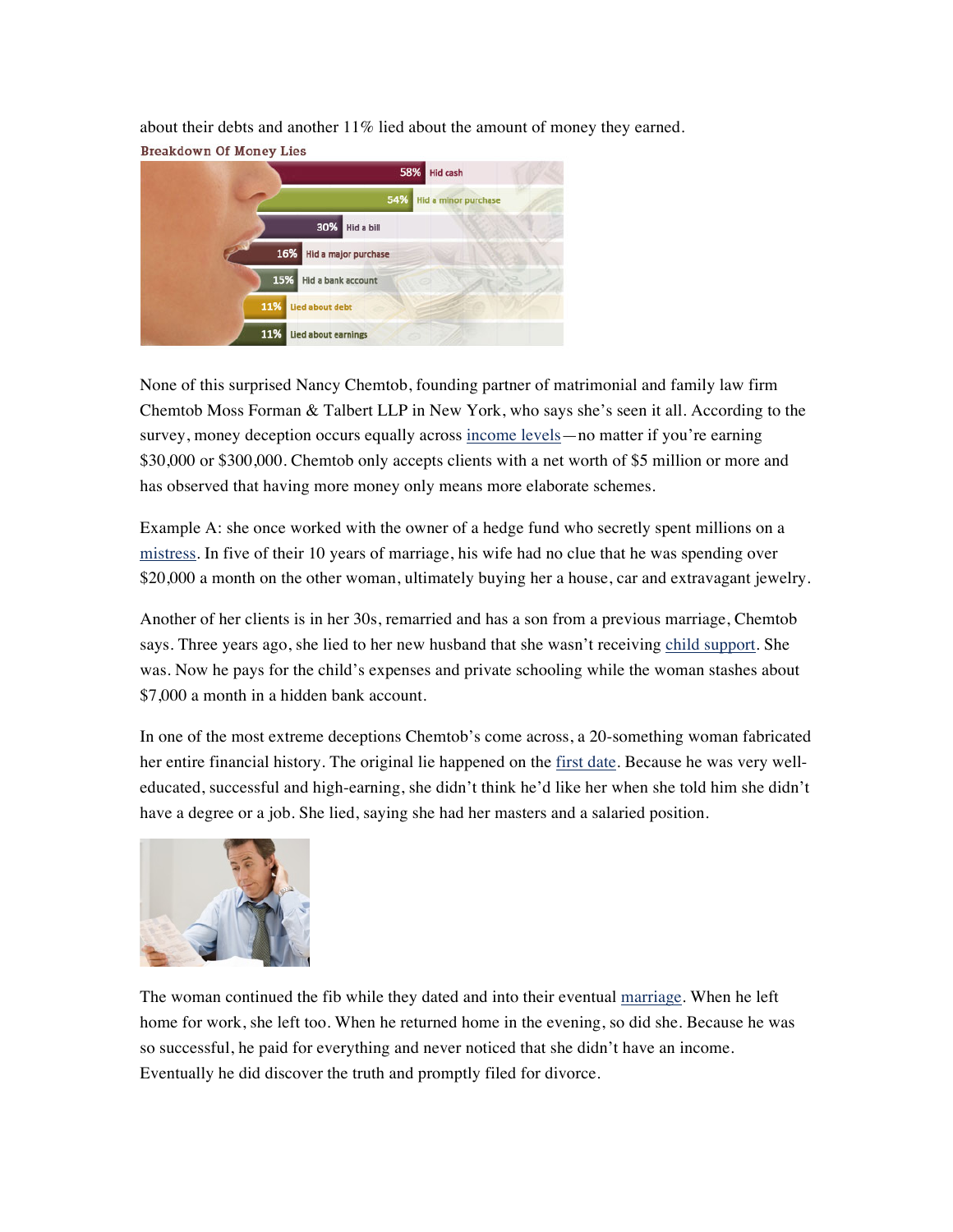Boston-based family therapist Carleton Kendrick has been counseling couples for over 30 years and says money deception has become a huge issue in the last decade. He suspects the ease of using credit cards and purchasing online may make the act easier but doesn't explain the lies.

Kendrick says the chief reasons people lie about money to their partners are pragmatism, control, guilt and fear. The pragmatic lie may result from planning an eventual split and not wanting the other to know how much money is available. Financial infidelity for control may include revenge spending, as one partner overspends to prove their independence or to get back at the other for something lacking in the relationship. Knowingly irresponsible behavior may cause guilt and embarrassment, so the person attempts to cover it up. Deceit may also occur because they fear their partner's reaction to the truth.

## **10 Red Flags Your Partner Is Lying About Money**

Kendrick notes that how we are raised influences our money philosophies in relationships and can create some gendered behaviors or assumptions. "Girls still see their mothers at check-out, saying, 'We won't tell Daddy about this; it will be our little secret," he says.



The survey revealed that men and women are equally guilty of financial infidelity, though women were slightly more likely to say they'd caught their partner. Differences emerged in men and women's perceptions of their partner's guilt, however. Men were more likely to say their partners hid a minor purchase from them compared to women (59% vs. 44%, respectively). Women were three times more likely to say their partners lied about their earnings  $(23\% \text{ vs. } 8\%, \text{ respectively})$ and also more likely to say their partners lied about the amount of debt they owed (38% vs. 26%, respectively).

NEFE's Beck advises that couples have the money talk early–well before marriage–to avoid money lies in their relationships. If you are already married or in a committed relationship, he suggests using tax season as a nonthreatening way to ask your partner questions and gain a better grasp of shared finances. Those who suspect or discover that they are currently victims of financial infidelity should first figure out how deep the lies go and gather all the details.